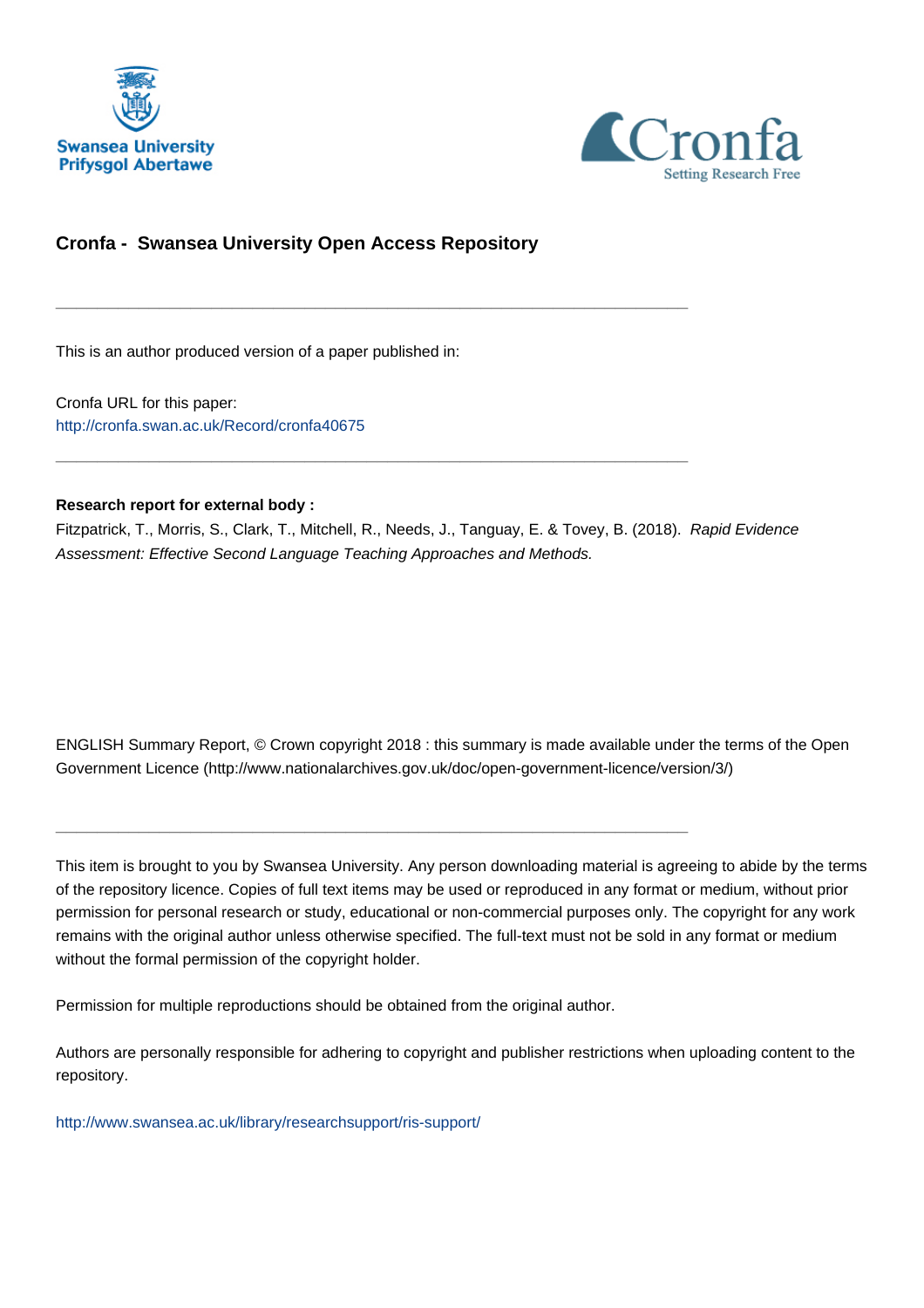



SOCIAL RESEARCH NUMBER: 31/2018 PUBLICATION DATE: 07/06/2018

# Rapid Evidence Assessment: Effective Second Language Teaching Approaches and Methods. Executive Summary

# **1. Research aim and objectives**

- 1.1 The aim of this Rapid Evidence Assessment (REA) is to inform Welsh Government (WG) planning for delivery of Welsh language provision for learners aged 3-16. In order to do this the REA assesses research on language teaching practices and interventions used in contexts parallel or comparable to Wales.
- 1.2 The three main WG policies which provide the context of the REA are:
	- *Cymraeg 2050 – A million Welsh speakers*
	- *A Curriculum for Wales – A Curriculum for Life*
	- *Education in Wales: Our National Mission*
- 1.3 The project is intended to contribute to WG awareness and appreciation of approaches and/or methods that are likely to give learners effective functional skills in the Welsh language by the age of 16. This report therefore addresses the following research question:

What teaching approaches and methods are effective in developing young learners' second language competence, according to high quality empirical evidence?

- 1.4 Four main objectives were identified for the project:
	- **Objective A** to conduct a search and scrutiny of published research within the parameters defined for the project;
	- **Objective B** to produce a state of the art synthesis of the most relevant and highest quality research, organised thematically;
	- **Objective C** to assess how the research findings map onto Welsh language pedagogy (3- 16 year olds), particularly in the context of policy aims;
	- **Objective D** to indicate related research areas which, while outside the scope of this report, will be key to achieving policy aims.
- 1.5 The project parameters required that research would only be regarded as relevant and suitable for inclusion when it:
	- Was directly or indirectly relevant to language learners aged 3-16 years old.
	- Was directly or indirectly relevant to the context of teaching Welsh in Wales (for example, it had relevance to the teaching of non-dominant target languages).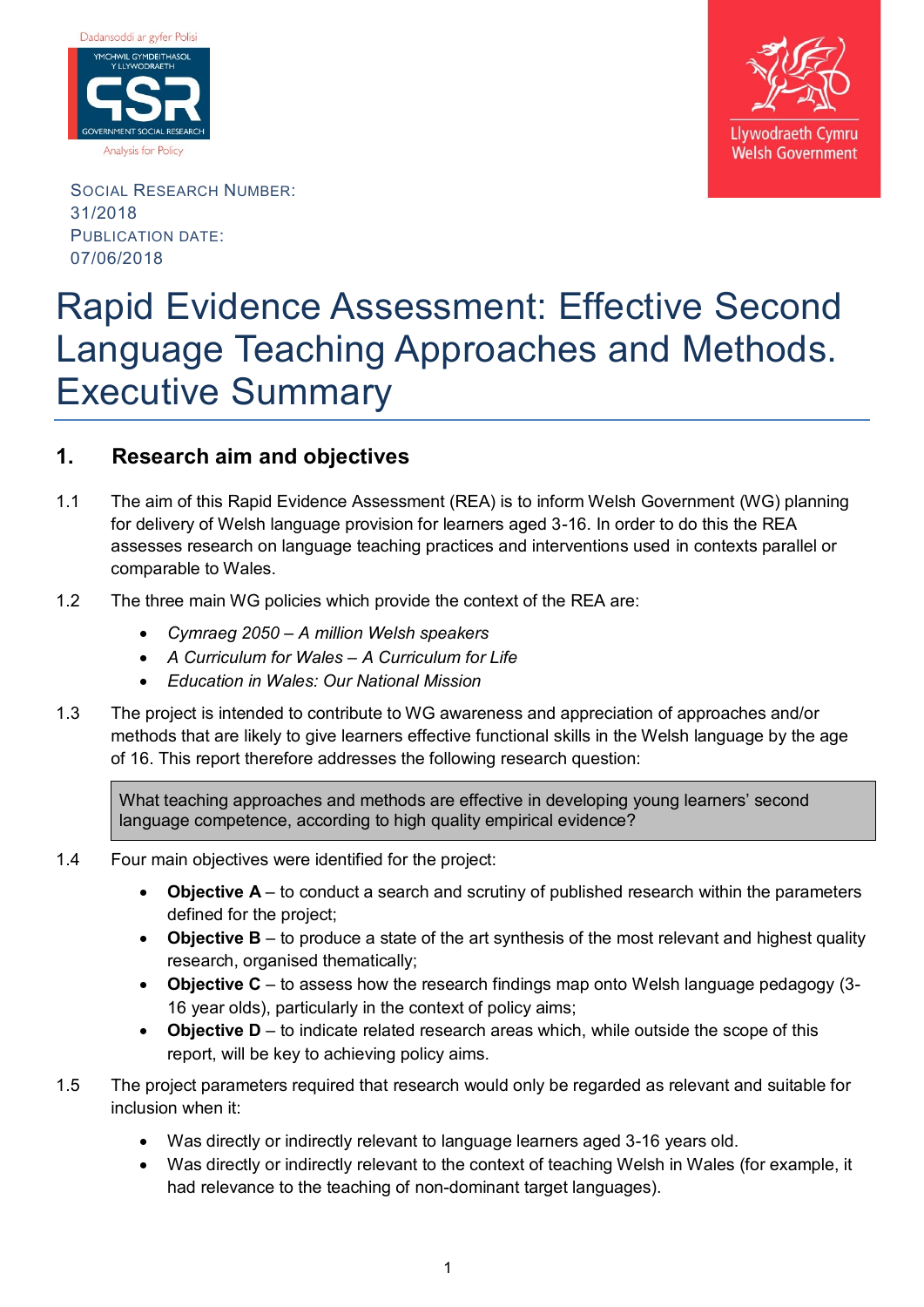- Focused on "approach" and / or "method". Research on theoretical models, or teaching techniques / activities were only included if they were relevant to an approach or method.<sup>1</sup>
- Addressed deliberate, within class, teaching of second languages that are human, written/spoken, languages.

# **2. Methodology**

- 2.1 The breadth and quantity of research literature with potential relevance to the main project aim is extensive. Application of the parameters together with carefully formulated search terms and criteria, maximised both the feasibility of the REA and its fitness-for-purpose.
- 2.2 The investigation proceeded in four phases, creating an initial database of 5861 items (Phase 1), of which 106 were included in the final synthesis of evidence (Phase 4):
	- i) Search (Phase 1): six databases/platforms were selected and search terms (for both languages) were identified and trialled. As 2001 was a significant year in language teaching pedagogy, it was decided to limit searches to outputs with a post-2000 date of publication. After the initial searches were conducted, supplementary searches were carried out to ensure that no relevant items would be missed and to enable the capture of grey literature as well as any highly relevant items outside the inclusion zones or database capture for the electronic searches.
	- ii) Screening (Phase 2): the 5861 items emerging from Phase 1 were subjected to screening and categorisation. All items to be included in Phase 3 needed to satisfy an agreed set of relevance criteria. From the items that satisfied these criteria, preliminary categorisation data was extracted and a provisional taxonomy of eight thematic competences was compiled. These categories were used to cluster research outputs in Phases 3 and 4.
	- iii) Detailed data extraction and weighing of evidence (Phase 3): full texts of the 309 studies emerging from Phase 2 were obtained and grouped according to their thematic domain. A refined list of competences emerged at this stage:
		- Vocabulary;
		- Grammar;
		- Reading;
		- Writing;

 $\overline{a}$ 

- Speaking and Listening;
- General language.

A Data Extraction form consisting of 60 questions was adapted to fit the purpose of the REA, and was used to scrutinise and assess evidence from research items.<sup>2</sup> Assessments of the 'trustworthiness', 'appropriateness' and 'relevance' of each item derived from this process, and these were summarised in a composite weighting of the evidence ('High', 'Medium' or 'Low').

iv) Clustering items and synthesising key findings (Phase 4): only the 106 items that scored a composite High were included in this final phase. They were then grouped according to the list of competences and the key findings were synthesised.

 $1$  In this REA 'Approach' is defined as a set of values, principles, and beliefs about factors that drive learning, and 'Method' as the systematic engagement of learners with language.

<sup>&</sup>lt;sup>2</sup> This was adapted from the Evidence for Policy and Practice Information (EPPI) Data Extraction form (EPPI-Centre (2007) Review Guidelines for Extracting Data and Quality Assessing Primary Studies in Educational Research. Version 2.0 London: EPPI-Centre, Social Science Research Unit).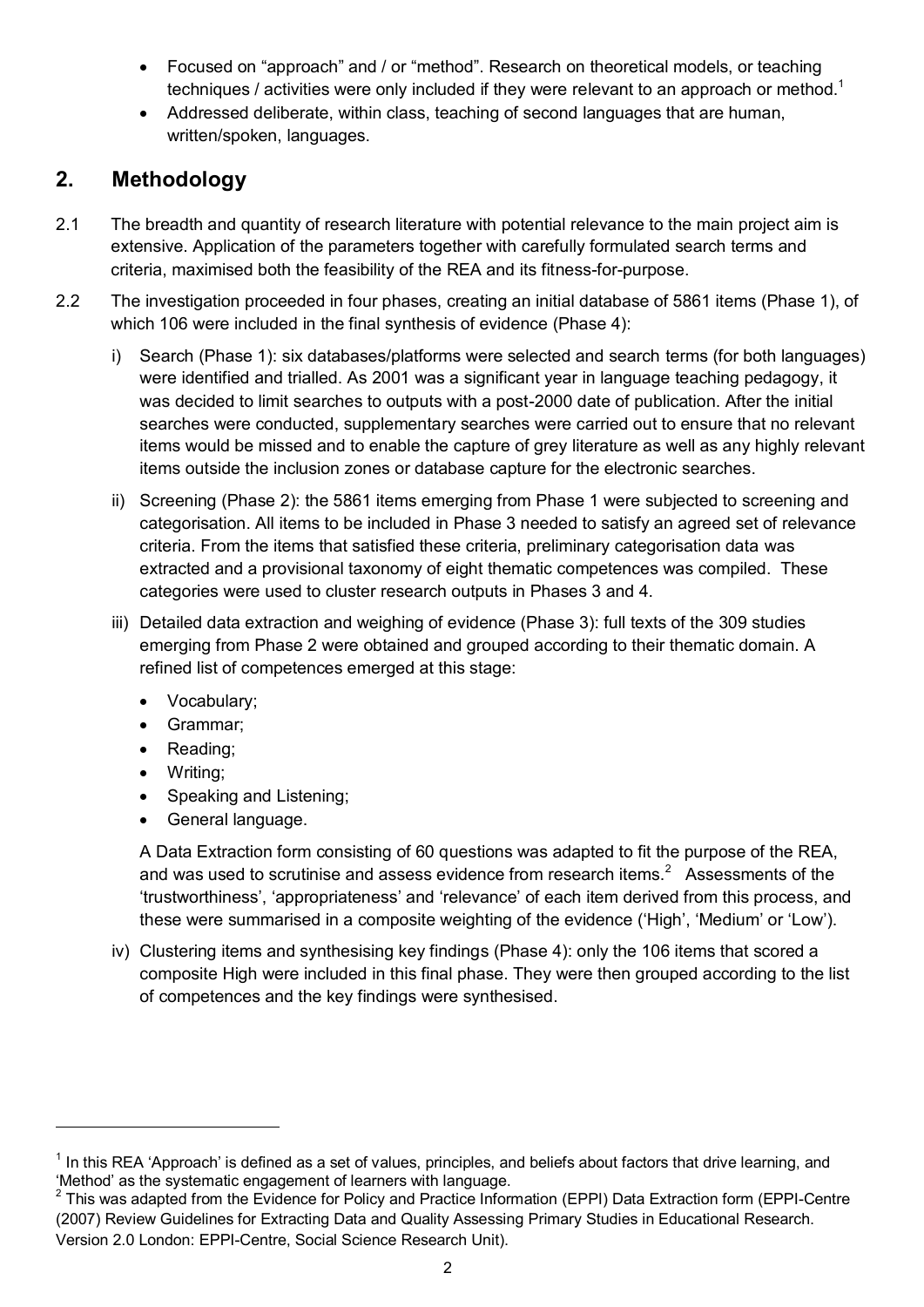# **3. Key findings**

# 3.1 Key findings under the six competence areas:

# **Vocabulary:**

- Learners in CLIL contexts tend to perform better on vocabulary tests than non-CLIL learners, but evidence for this is not consistent, and can be attributed to factors other than teaching method/approach.
- Focusing attention and intentional learning activity on form and meaning of individual vocabulary items enhances vocabulary uptake, but this must be strategically applied.
- Input-only instruction (including L2 television) is effective in terms of vocabulary uptake, and learning gains are enhanced further when input is supplemented with interaction.
- Vocabulary learning is facilitated by tasks with high involvement load.
- Integrating creative imagery can boost vocabulary uptake; integrating gesture and movement yields more modest gains.
- Timing and variety of mini-interventions in learning has a significant impact on effective learning, regardless of approach/method.

#### **Grammar:**

- Explicit instruction is effective, but rarely more effective than other types of instruction, in developing grammatical competence.
- Both inductive and deductive types of explicit instruction are effective, but inductive may be slightly more effective under certain conditions.
- CLIL is more effective than teaching a language as a school subject for the development of some areas of grammatical competence.
- Although CLIL appears to be a particularly effective method, this may well be the result of the greater exposure to the target language enjoyed by these students, rather than of the methodology per se.
- There may be an optimum age (12?) at which to commence CLIL instruction.
- Attention to prosodic features (e.g. rhyme, rhythm) in oral input can aid the development of grammatical competence.
- Both oracy and literacy approaches in primary school can be effective in developing grammatical competence.
- Teacher language competence and number of hours' instruction are more influential factors than instruction type.

### **Reading:**

- Instruction for the development of reading skills needs to include explicit attention to both lower-level and higher-level processes; it cannot be assumed that either will be transferred from a student's L1 without instruction.
- Phonological training can help beginner learners to process word forms, but not necessarily word meanings.
- Technology can contribute to the development of oral reading fluency by facilitating studentcentred learning.
- In contrast to paper-based learning, computer-assisted learning of reading enhances focus on task, reduces teacher dependency, and benefits lower ability learners.
- Strategy instruction is an effective method of developing reading comprehension skills.
- Multiple strategies can be taught together, but not in excessive quantities.
- Reading materials which are adapted to reduce cognitive load can scaffold comprehension.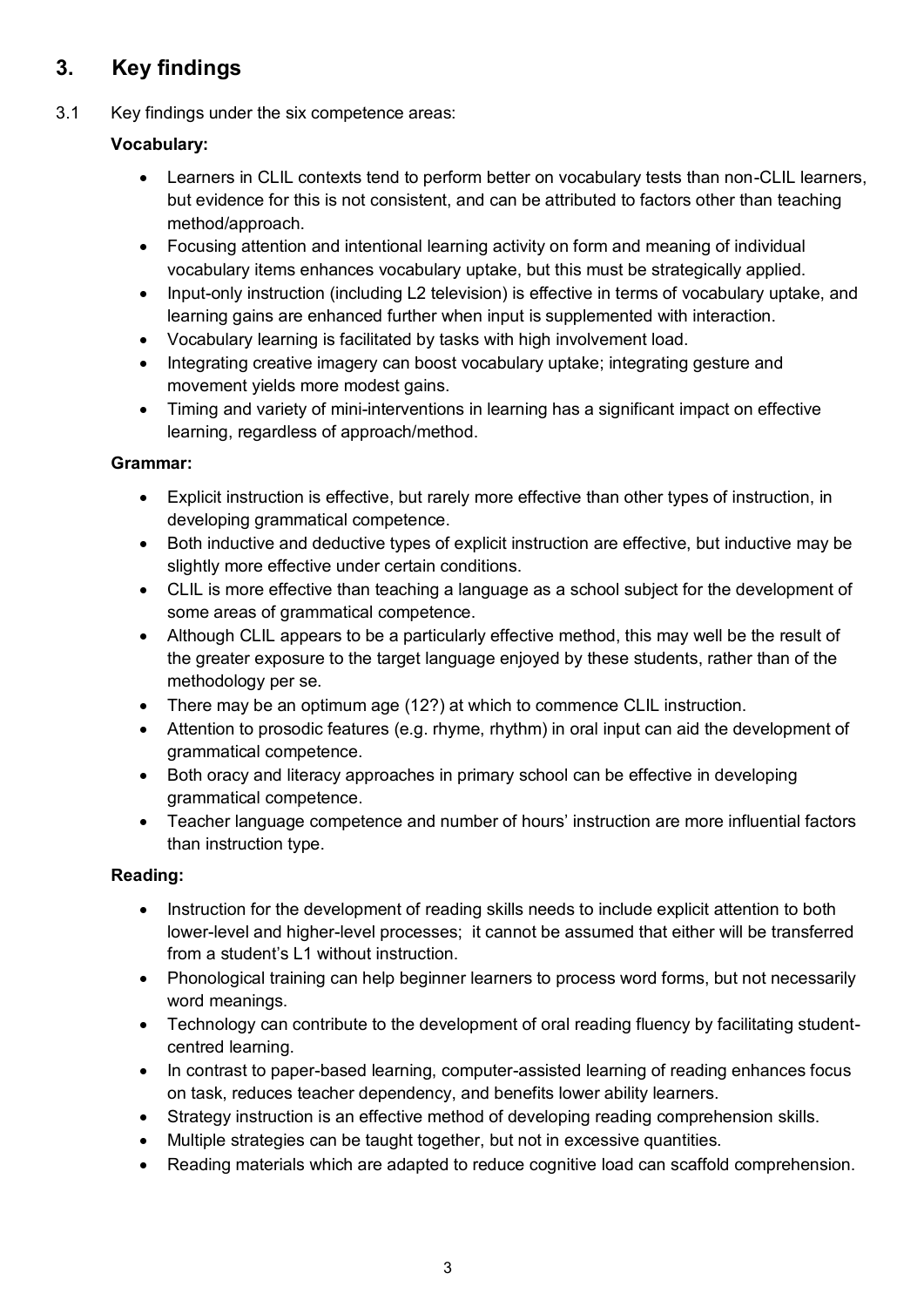## **Writing:**

- Technology has a potentially important role to play in writing development if carefully implemented.
- Technology cannot be assumed to be advantageous merely by its presence; its use must be informed and planned.
- Learners require training in using ICT-based information for writing.
- Use of ICT requires specific classroom management techniques.
- Pupils with limited technological skills must be appropriately supported.
- Interactive writing tasks promote proficiency and engagement.
- Combining literacy and oracy teaching can be beneficial, especially in mixed ability classes.
- Strategy training (e.g. planning, morphological awareness, cognitive strategies) can improve writing performance.

# **Speaking and Listening:**

- Approaches that create meaningful interaction more positively affect speaking skills than activities where the focus is on form.
- Game-based activities (in contrast to e.g. drill-based) have a positive effect on pronunciation and communicative achievement.
- Spoken production (though not necessarily pronunciation) tends to be more advanced among CLIL than non-CLIL students. However, this cannot be attributed to CLIL alone.
- Online interaction and interaction with robots can be equally as effective as face-to-face interaction in creating an effective learning environment for spoken interaction.
- Opportunities to interact and to make language errors are important to the development of speaking skills.
- Use of automatic speech recognition (ASR) technology to provide feedback aids pronunciation and is more efficient but not necessarily more effective than a teacher.
- Task repetition aids pronunciation.
- Supporting authentic listening material (even with L2 input in a different medium) and moderating input both aid comprehension.
- Pre- listening support aids comprehension.
- Strategy Instruction or providing opportunities for students to develop strategies for speaking and listening improves both competences.

# **General language:**

- It is difficult to draw any strong conclusions in terms of the direct effect of CLIL as in most studies the amount of exposure to language was greater than for the control non-CLIL groups.
- Some evidence suggests that short-term intensive language programmes may be more effective than 'drip feed programmes'.
- Form focused instruction should be strategically deployed, and may be more beneficial to older children.
- Data driven learning can develop language sensitivity, noticing, and inductive skills, and encourages autonomous learning and engagement with authentic language.
- There is little evidence to suggest that use of songs in class promotes language uptake.
- Approaches and methods can be less influential on learning than factors such as teachers' language confidence, opportunities for language exposure, societal and educational context for learning, effective teacher training and ongoing skills development, motivating learners and making the language relevant to them in terms of their interests, community and identity.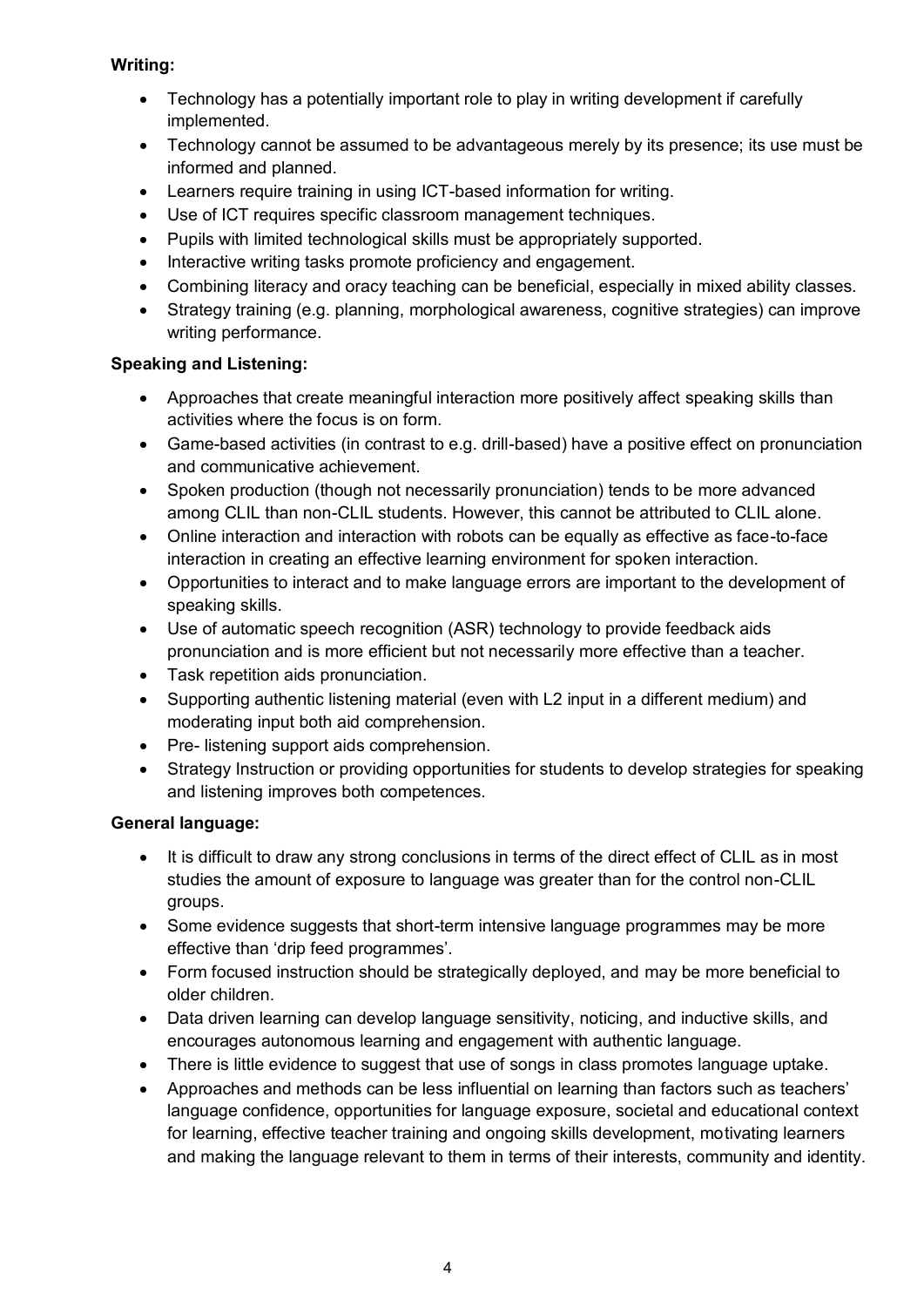## **Summary of findings applied to the Welsh context:**

- 3.2 Maximising exposure to the target language is common to many of the findings. This could be achieved by use of Welsh elsewhere in the curriculum (CLIL), within the school as part of a school language policy, or through the use of technology. Calls for CLIL such as Harris & Ó Duíbhir (2011)'s could be considered in the Welsh context although findings also suggest that CLIL may be more effective precisely because it tends to equate with an increase in contact hours. CLIL is shown to be most effective when combined with greater exposure to the language and when this happens consistently for a longer duration. If there is a subsequent reduction in contact hours or exposure to the language, then the benefits of CLIL can be eroded. On that basis, there would need to be an agreed optimum number of teaching time/hours to maximise contact with Welsh consistently across all Key Stages.
- 3.3 The educational context in which learning happens and incidental use of the language throughout the school were found to be influential factors. Therefore, any movement towards developing CLIL in the Welsh context would require negotiations with the wider school community to ensure support for developments of this nature, including a realisation that there would be implications for teachers' training/development.
- 3.4 Oracy and literacy approaches to teaching and learning a language at primary level can both be effective in developing grammatical competence and writing skills. These can be supplemented by the incidental use of prosodic features at this level too.
- 3.5 Meaningful interaction, particularly with an emphasis on use of authentic materials, has a positive effect on speaking skills, and may be just as effective when conducted on-line as face-to-face; this is important for teaching and learning in communities where there is less opportunity for face-to-face interaction. There is evidence that focus on form can also be beneficial, especially at Key Stages 3 and 4.
- 3.6 Planned use of technology and data driven learning is shown to have potential in developing skills and promoting more general language awareness. In the Welsh context, this could also involve greater use of (and cooperation with) other authentic Welsh language sources such as S4C and Radio Cymru (broadcasts and web-based materials).
- 3.7 There is a need to ensure that any advances in teaching Welsh at primary level are sustained and continue to be developed effectively at secondary level.
- 3.8 Affective factors: although these are outside the scope of this REA, many findings refer to the importance of motivation and enjoyment in maximising achievement. It is clear, therefore, that the wider societal and educational context of learning Welsh as a second language and its association with learners' motivation(s) need further exploration.

# **4. Future research imperatives**

- 4.1 There are a number of key psycholinguistic, sociolinguistic and educational and affective issues which were excluded from the scope of the REA but which are relevant to the future of effective Welsh language education and merit research attention. These include:
	- Bilingualism and the "cognitive advantage";
	- Identity and language learning motivation;
	- Cross linguistic relations, translanguaging, and bi-literacy;
	- **Effectiveness of immersion education.**
- 4.2 A number of themes emerged repeatedly from the research literature assessed in this REA and these warrant further investigation in the Welsh context. They include:
	- I. The learning environment should facilitate exposure to the target language, including in nontraditional and creative ways.